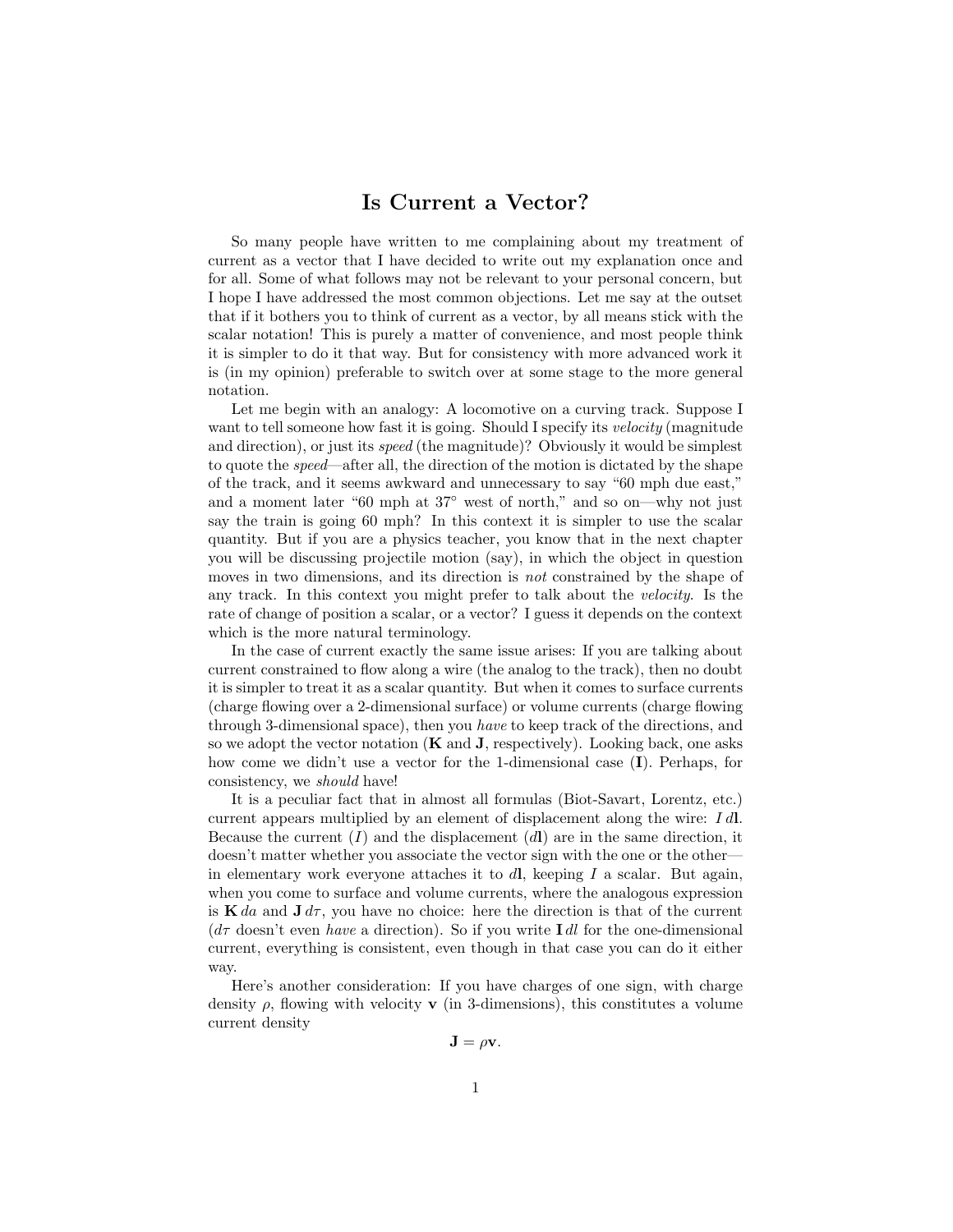If you have a surface charge  $\sigma$  flowing over a surface with velocity **v**, the surface current is

$$
\mathbf{K}=\sigma\mathbf{v}.
$$

What about a line charge  $\lambda$ , flowing down a wire at velocity **v**? I would like to write the analogous expression

 $\mathbf{I} = \lambda \mathbf{v}$ .

But if you forbid me to treat current as a vector I have to adopt a different notation for the one-dimensional case. Doesn't that seem awkward?

OK: I have told you why I prefer (in appropriate cases) to represent current as a vector. Let me now address the standard objections to this:

- In high school I was told that current is a scalar. Sure—so was I. And that is entirely appropriate at that level, where surface and volume currents do not occur. It's not wrong, exactly, just limiting. At the college level it is time to liberate yourself from the more constraining notation.
- Charge is a scalar, and time is a scalar, so  $I = dq/dt$  must be a scalar. To put it another way, the current in a wire is the amount of charge per unit time passing a particular point—there is no reference here to direction. Well, actually there is: if positive charge is passing to the right we say the current is positive (say), and if it is going to the left we say the current is negative. Of course, in a wire those are the only two possibilities, so a simple sign suffices to keep track of it. But in general we are talking about charge per unit time flowing in a particular direction it's just that the direction (up to a sign) is dictated by the shape of the wire. Again, one could run the same argument with the locomotive on the track: distance (traveled) is a scalar, and time is a scalar, so velocity must be a scalar(?)! No: it is not distance we meant, but distance in  $a$ particular direction, which is to say displacement.
- Currents do not add vectorially. This is the most subtle objection, because it misconstrues the meaning of vector addition. Kirchhoff's law says that the sum of the currents *into* a junction is zero (counting currents flowing *out* as negative). They do *not* add vectorially—it doesn't matter what direction the wires meet at. Correct, but this is a *law of physics*, not a mathematical case of addition of vectors/scalars. If I say the sum of the momenta of some colliding particles is the same after the collision as before, that is (again) a law of physics, not a question of vector addition (though in this case the law says you should add them vectorially). Kirchhoff's law has nothing to do with the vectorial nature of current, since it refers to the magnitudes. The number of locomotives entering a junction is equal to the number leaving (in any given time interval)—scalar addition—but this tells me noting about the vectorial nature of velocity, only about the law of conservation of locomotives.

In point of fact, currents do add vectorially. Here's an example. Suppose I have a fat pipe, and inside that pipe there are some wires, each carrying